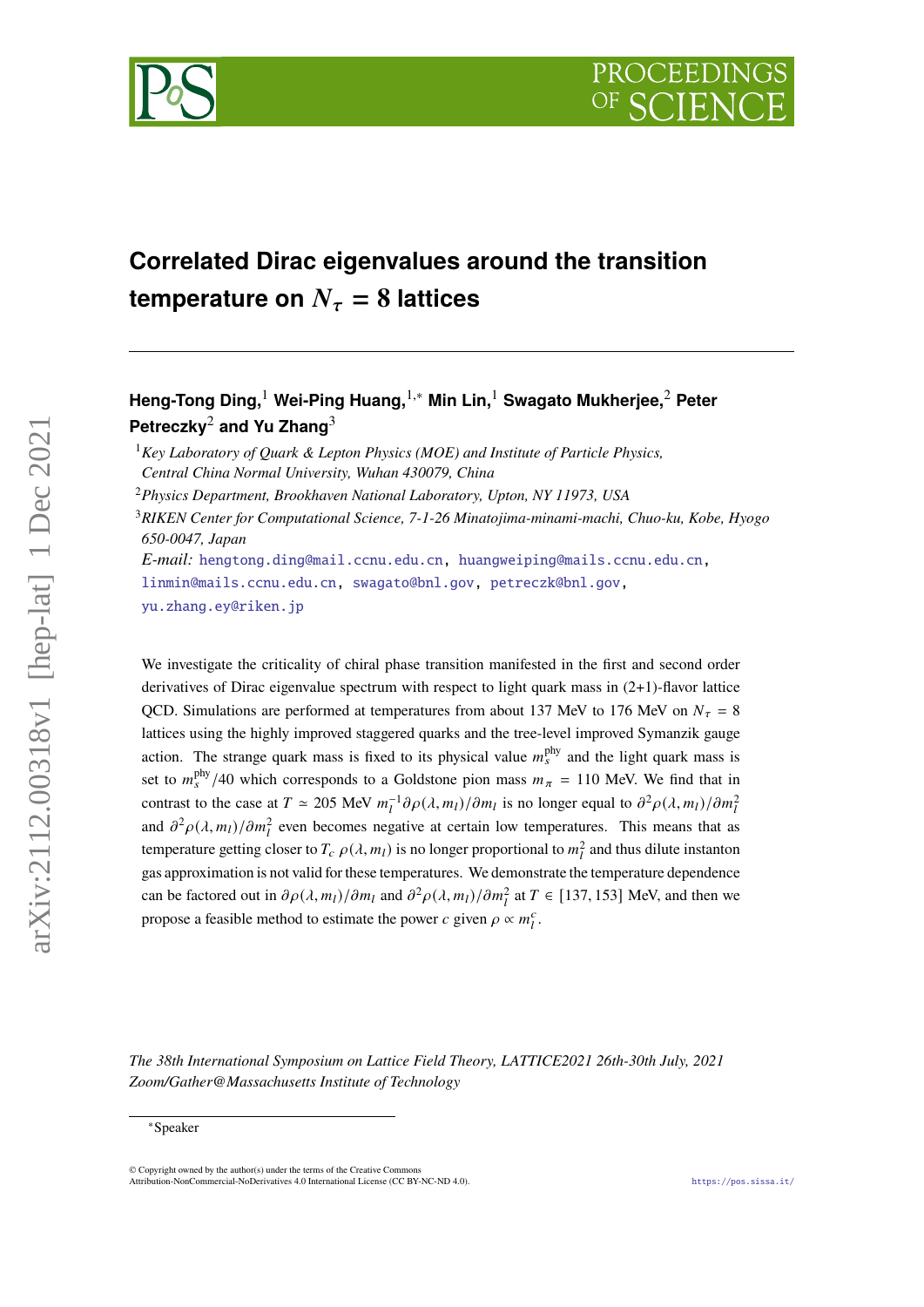## **1. Introduction**

In the classical and chiral limit the theory of  $(2+1)$ -flavor Quantum chromodynamics (QCD) has the  $U(1)_V \otimes U(1)_A \otimes SU(2)_L \otimes SU(2)_R$  symmetry. Due to the spontaneous chiral symmetry breaking and the quantum anomaly, this large group of symmetries breaks down to a smaller subgroup  $SU(2)_V \otimes U(1)_V$ . At the physical point, where the quark masses are set to their physical values, the QCD medium undergoes a continuous crossover from the hadronic phase to the quarkgluon plasma (QGP) phase at a pseudo-critical temperature  $T_{pc} \approx 156$  MeV [\[1,](#page-8-0) [2\]](#page-8-1). While in the chiral limit of light quark mass, the chiral symmetry restores through a second order phase transition belonging to 3-dimensional  $O(4)$  universality class [\[3,](#page-8-2) [4\]](#page-8-3) at a estimated chiral critical temperature  $T_c = 132^{+3}_{-6}$  MeV [\[5\]](#page-8-4).

Detailed investigations on the restoration of the chiral and axial  $U(1)_A$  symmetry in lattice QCD can be made through the study of the differences between various chiral susceptibilities  $\chi_H$  [\[6\]](#page-9-0). These susceptibilities are defined as integrated two-point correlation functions of the quark bilinear  $J_H(x) = \bar{q}(x) \Gamma_H q(x)$  for various meson channels  $H = \sigma, \delta, \pi$  and  $\eta$ , i.e.,  $\chi_H =$  $\int d^4x \langle J_H(x)J_H^{\dagger}(0)\rangle$ . The restorations of the chiral and the axial  $U(1)_A$  symmetry lead to  $\chi_{\pi}-\chi_{\sigma}=$  $\chi_{\delta} - \chi_{\eta} = 0$  and  $\chi_{\pi} - \chi_{\delta} = \chi_{\sigma} - \chi_{\eta} = 0$ , respectively [\[6\]](#page-9-0). Further, by using the technique of spectrum decomposition of the quark propagator [\[7\]](#page-9-1) chiral observables like chiral condensate and above-mentioned chiral susceptibilities can be related to the Dirac eigenvalue spectrum  $\rho(\lambda, m_l)$ and its first derivative with respect to quark mass  $\partial \rho(\lambda, m_l)/\partial m_l$ . It has been found very recently that the n-th order quark mass derivative of  $\rho(\lambda, m_l)$ , i.e.,  $\partial^n \rho(\lambda, m_l)/\partial m_l^n$ , is related to correlations among Dirac eigenvalues on the each gauge ensemble [\[4\]](#page-8-3).

It has been demonstrated in Ref. [\[4\]](#page-8-3) that at  $T \approx 1.6 T_c \approx 205$  MeV the axial U(1) anomaly remains manifested in  $\chi_{\pi} - \chi_{\delta}$  as well as the disconnected chiral susceptibility  $\chi_{disc}$ , and  $\rho(\lambda, m_l)$ in the infrared region is proportional to  $m_l^2$  and develops a peaked structure by studying the first, second and third derivatives of  $\rho(\lambda, m_l)$  with respect to  $m_l$ . On the other hand, in the vicinity of the phase transition temperature the critical behaviors of the chiral order parameter  $M(t, h)$  (the chiral condensate) and its susceptibility  $\chi_M(t, h)$  can be described by the so-called magnetic equation of state (MEOS) [\[8\]](#page-9-2), which is controlled by the scaling functions that are characteristic for different universality class of the phase transition. M,  $\chi_M$  and the first order quark mass derivative of  $\chi_M$ are expressed in terms of scaling functions as follows

$$
M(t, h) = h^{1/\delta} f_G(z) , \qquad (1.1)
$$

$$
\chi_M(t, h) = \frac{\partial M}{\partial H} = \frac{1}{h_0} h^{1/\delta - 1} f_\chi(z) , \qquad (1.2)
$$

$$
\frac{\partial \chi_M}{\partial H} = \frac{1}{h_0^2} \frac{1}{\delta} h^{1/\delta - 2} f_{\rm pp}(z) \tag{1.3}
$$

where the scaling variable  $z = t/h^{1/\beta\delta}$  with  $\beta$  and  $\delta$  the critical exponents. Here t and h are reduced temperature and symmetry-breaking field respectively, and  $h_0$  is a non-universal parameter.  $f_G(z)$ ,  $f_{\chi}(z)$  and  $f_{\text{pp}}(z)$  are the corresponding scaling functions. Current studies of the scaling behaviors are mainly based on the chiral condensate and its susceptibility [\[5,](#page-8-4) [8\]](#page-9-2).

It thus would be interesting to study how the criticality of chiral phase transition is manifested in  $\rho(\lambda, m_l)$  and its quark mass derivatives connected with the correlation among Dirac eigenvalue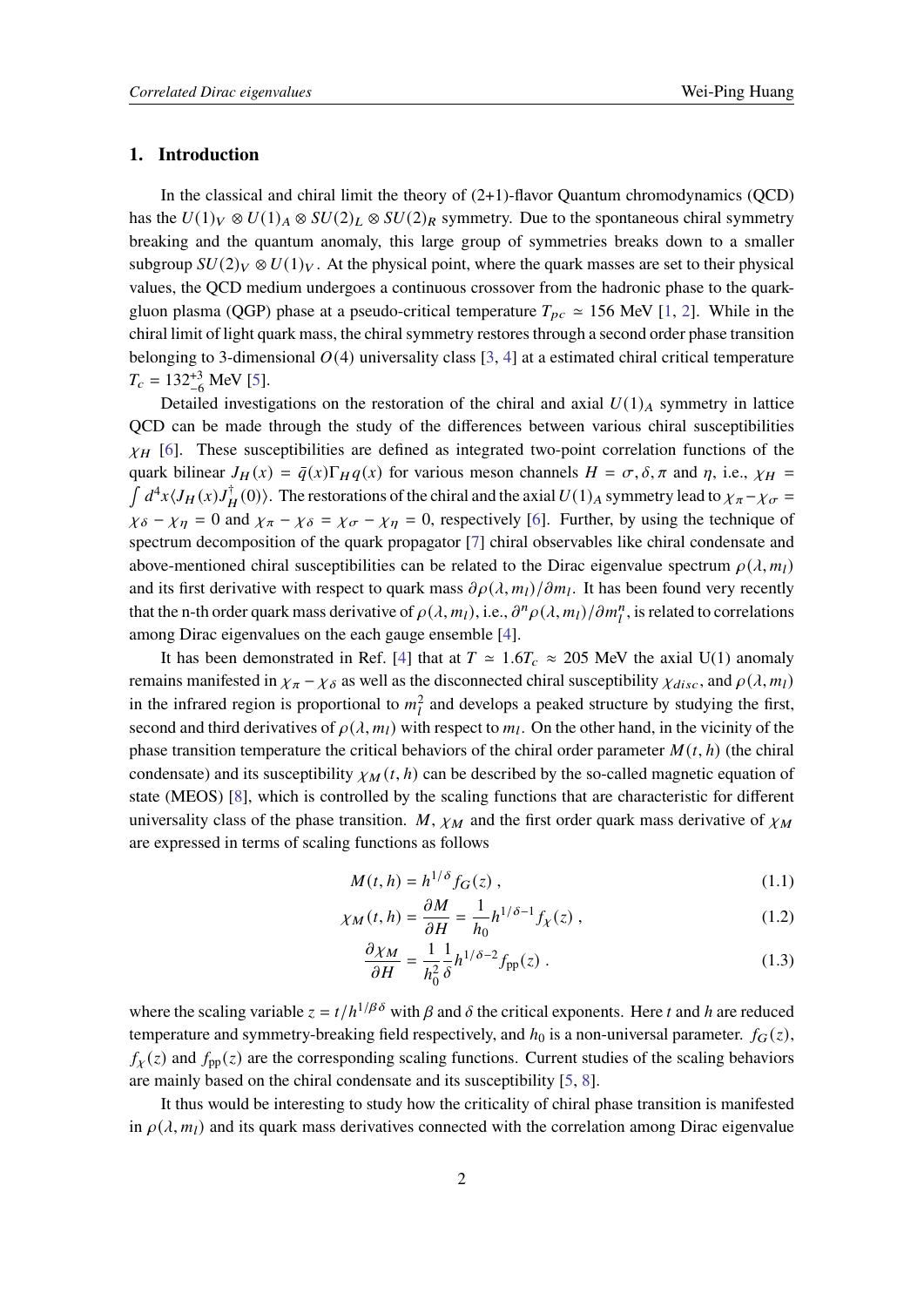spectrum. In this work we extend the study in Ref. [\[4\]](#page-8-3), where only a single temperature  $T \approx 205$ MeV was studied, to a temperature window T ∈[137,176] MeV in the vicinity of  $T_c (N_\tau = 8) \approx 143$ MeV [\[5\]](#page-8-4). The current study is based on the  $N_f = 2 + 1$  lattice QCD simulations using Highly Improved staggered fermions (HISQ) on  $N_{\tau} = 8$  lattices with  $m_{\pi} = 110$  MeV.

The proceeding is oragnized as follows. In section 2 the recently proposed relation between  $\partial^n \rho(\lambda, m_l) / \partial m_l^n$  and correlations among Dirac eigenvalue spectrum on each gauge ensembles is briefly reviewed. Based on this relation we can directly compute  $\partial^n \rho(\lambda, m_l)/\partial m_l^n$  on the lattice. In section 3 we show details of our lattice setup. In section 4 we present the temperature dependences of various chiral observables as well as  $\rho$  and its first and second quark mass derivatives. In section 5 we demonstrate the temperature dependence can be factored out in  $\partial \rho(\lambda, m_l)/\partial m_l$  and  $\partial^2 \rho(\lambda, m_l)/\partial m_l^2$  at  $T \in [137, 153]$  MeV, and then propose a feasible method to estimate the power c if assuming  $\rho \propto m_l^c$ .

# **2. Correlations among Dirac eigenvalues and mass derivatives of Dirac eigenvalue spectrum**

It has been proposed that the n-th order derivative of Dirac eigenvalue spectrum with respect to quark mass  $\partial^n \rho(\lambda, m_l)/\partial m_l^n$  can be related to the (n+1)-point correlation function  $C_{n+1}$  among the massless Dirac eigenvalues [\[4\]](#page-8-3). Dirac eigenvalue spectrum  $\rho(\lambda, m_l)$  is defined as the functional integration of  $\rho_U(\lambda)$  over the gauge fields, and for (2+1)-flavor QCD it is expressed as

$$
\rho(\lambda, m_l) = \frac{T}{VZ[\mathcal{U}]} \int \mathcal{D}[\mathcal{U}] e^{-S_G[\mathcal{U}]} \det [\mathcal{D}[\mathcal{U}] + m_s] \times (\det [\mathcal{D}[\mathcal{U}] + m_l])^2 \rho_U(\lambda). \quad (2.1)
$$

Here  $\rho_U(\lambda) = \sum_i \delta(\lambda - \lambda_i)$  and  $\lambda_i$  are the eigenvalues of the massless Dirac matrix  $\phi[\mathcal{U}]$  in a given gauge field U. As shown in Eq.[\(2.1\)](#page-2-0) the light quark mass dependence of  $\rho(\lambda, m_l)$  is introduced by the functional integration of  $\rho_U(\lambda)$  over the gauge fields. By expressing the fermion determinant as [\[4\]](#page-8-3)

$$
\det[\psi[\mathcal{U}] + m_l] = \prod_j (\pm \lambda_j + m_l)(-\lambda_j + m_l) = \exp\left\{ \int_0^\infty d\lambda \rho_U(\lambda) \ln[\lambda^2 + m_l^2] \right\}, \quad (2.2)
$$

and then substituting Eq.[\(2.2\)](#page-2-1) in Eq.[\(2.1\)](#page-2-0), we can directly compute the derivatives of Eq.(2.1) with respect to  $m_l$  [\[4\]](#page-8-3)

<span id="page-2-1"></span><span id="page-2-0"></span>
$$
\frac{\partial \rho}{\partial m_l} = \frac{T}{V} \int_0^\infty d\lambda_2 \frac{4m_l C_2 (\lambda, \lambda_2; m_l)}{\lambda_2^2 + m_l^2} ,\qquad (2.3)
$$

$$
\frac{\partial^2 \rho}{\partial m_l^2} = \frac{T}{V} \int_0^\infty d\lambda_2 \frac{4(\lambda_2^2 - m_l^2) C_2(\lambda, \lambda_2; m_l)}{(\lambda_2^2 + m_l^2)^2} + \int_0^\infty d\lambda_2 d\lambda_3 \frac{(4m_l)^2 C_3(\lambda, \lambda_2, \lambda_3; m_l)}{(\lambda_2^2 + m_l^2)(\lambda_3^2 + m_l^2)} \,. \tag{2.4}
$$

Here  $C_2$  and  $C_3$  are the 2-point and 3-point correlation functions among  $\rho_U(\lambda)$ , respectively

$$
C_2(\lambda, \lambda_2; m_l) = \langle \rho_U(\lambda) \rho_U(\lambda_2) \rangle - \langle \rho_U(\lambda) \rangle \langle \rho_U(\lambda_2) \rangle , \qquad (2.5)
$$

$$
C_3(\lambda, \lambda_2, \lambda_3; m_l) = \langle \rho_U(\lambda) \rho_U(\lambda_2) \rho_U(\lambda_3) \rangle - \langle \rho_U(\lambda) \rangle \langle \rho_U(\lambda_2) \rho_U(\lambda_3) \rangle
$$
  
 
$$
- \langle \rho_U(\lambda_2) \rangle \langle \rho_U(\lambda) \rho_U(\lambda_3) \rangle - \langle \rho_U(\lambda_3) \rangle \langle \rho_U(\lambda) \rho_U(\lambda_2) \rangle \qquad (2.6)
$$
  
 
$$
+ 2 \langle \rho_U(\lambda) \rangle \langle \rho_U(\lambda_2) \rangle \langle \rho_U(\lambda_3) \rangle .
$$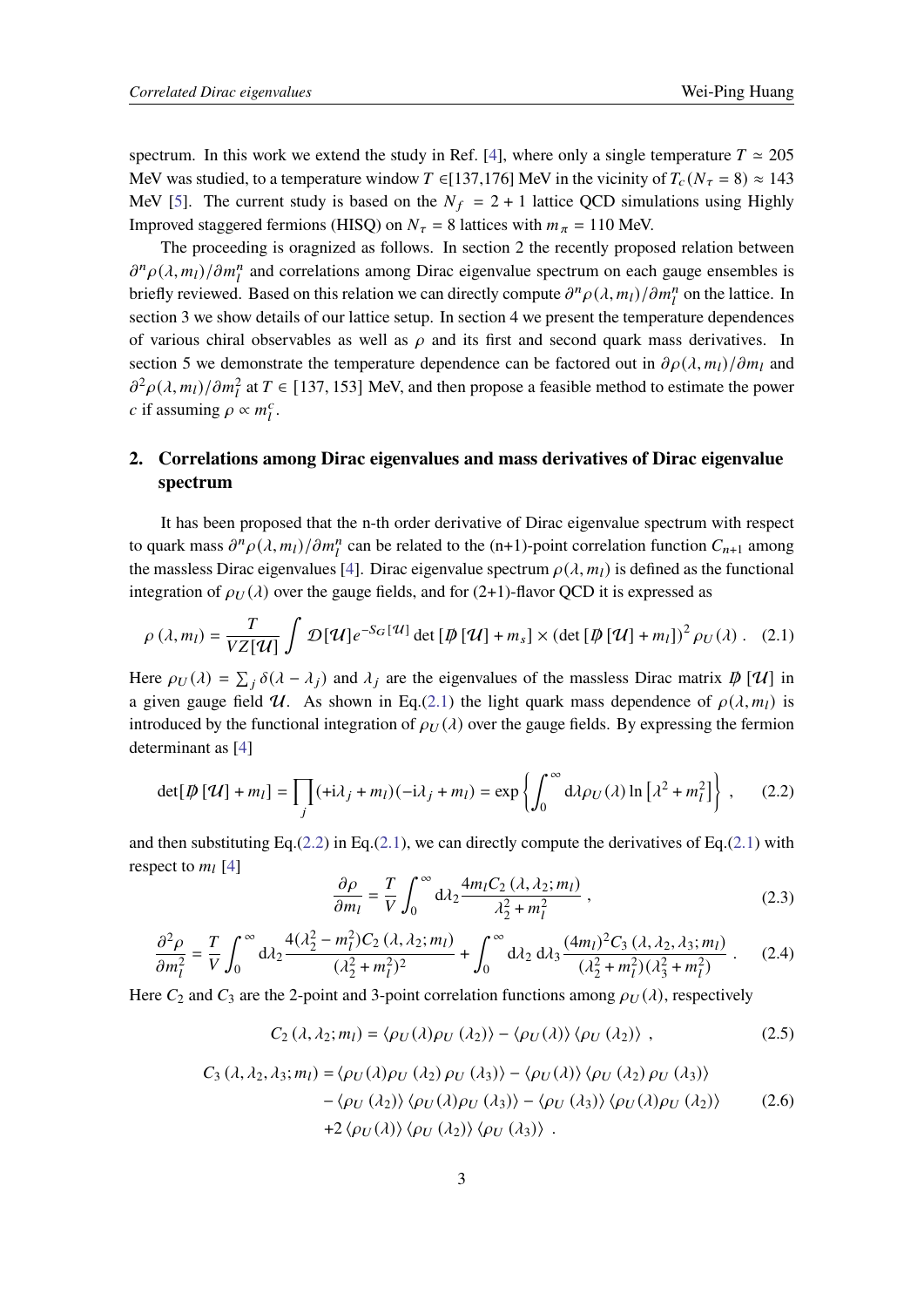# **3. Lattice setup**

(2+1)-flavor lattice QCD simulations are performed at temperatures from about 137 MeV to 176 MeV on  $N_{\tau}$  = 8 lattices using the highly improved staggered quarks and the tree-level improved Symanzik gauge action. In our simulations the strange quark mass is fixed to its physical value  $m_s^{\text{phy}}$ , and the light quark mass is set to  $m_s^{\text{phy}}/40$  which correspond to a Goldstone pion mass  $m_\pi = 110$ MeV.  $\rho_U(\lambda)$  over the entire range of  $\lambda$  as well as their *n*-point correlations  $C_n(\lambda_1, \dots, \lambda_n; m_l)$ with  $n \leq 3$  were computed using the Chebyshev filtering technique combined with the stochastic estimate method [\[4,](#page-8-3) [9\]](#page-9-3) on about  $10^3$  configurations, where each configuration is separated by 20 time units. Orders of the Chebyshev polynomials were chosen to be  $1.6 \times 10^4$  and 20 Gaussian stochastic sources were used. Direct measurements of the chiral condensate,  $\chi_{\pi} - \chi_{\delta}$ ,  $\chi_{\text{disc}}$  and  $\partial \chi_{\text{disc}}/\partial m_l$  on each of these ensembles are also performed through the inversion of the light fermion matrix using 20 Gaussian random sources.

# **4. Quark mass derivatives of Dirac eigenvalue spectrum and reproduction of chiral observables**

By using the spectrum decomposition of the quark propagator, a two-flavor light quark chiral condensate  $\langle \bar{\psi}\psi \rangle_l$  and the difference of susceptibilities of  $\pi$  and  $\delta$  channels can be expressed in the form of  $\rho(\lambda, m_l)$  as

<span id="page-3-1"></span>
$$
\langle \bar{\psi}\psi \rangle_l = \int_0^\infty d\lambda \, \frac{4m_l \cdot \rho \, (\lambda, m_l)}{\lambda^2 + m_l^2} \,, \tag{4.1}
$$

<span id="page-3-0"></span>
$$
\chi_{\pi} - \chi_{\delta} = \int_0^{\infty} d\lambda \frac{8m_l^2 \rho(\lambda, m_l)}{(\lambda^2 + m_l^2)^2} . \tag{4.2}
$$

Here  $m_d = m_u \equiv m_l$ . And the two-flavor light quark disconnected susceptibility  $\chi_{\text{disc}}$  can be related to  $\partial \rho(\lambda, m_l)/\partial m_l$  through

<span id="page-3-2"></span>
$$
\chi_{\text{disc}} = \int_0^\infty d\lambda \, \frac{4m_l \cdot \partial \rho \left(\lambda, m_l\right) / \partial m_l}{\lambda^2 + m_l^2} \,. \tag{4.3}
$$

We can further express the mass derivative of the disconnected susceptibility  $\partial \chi_{\text{disc}}/\partial m_l$  in terms of first and second order mass derivatives of  $\rho(\lambda, m_1)$  as follows

<span id="page-3-3"></span>
$$
\frac{\partial \chi_{\text{disc}}}{\partial m_l} = \int_0^\infty \mathrm{d}\lambda \frac{4m_l \partial^2 \rho / \partial m_l^2}{\lambda^2 + m_l^2} + \int_0^\infty \mathrm{d}\lambda \frac{4(\lambda^2 - m_l^2) \partial \rho / \partial m_l}{(\lambda^2 + m_l^2)^2} \equiv \chi_2 + \int_0^\infty \mathrm{d}\lambda \frac{4(\lambda^2 - m_l^2) \partial \rho / \partial m_l}{(\lambda^2 + m_l^2)^2} \,. \tag{4.4}
$$

Here we define the first part of  $\partial \chi_{\rm disc} / \partial m_l$ , which is related to  $\partial^2 \rho(\lambda, m_l) / \partial m_l^2$ , as  $\chi_2$ .

When computing  $\rho(\lambda, m_l)$  with Chebyshev filtering method the bin size in  $\lambda$  needs to be fixed. To do so we choose the bin size in  $\lambda$  such that  $\chi_{\pi} - \chi_{\delta}$  given by Eq.[\(4.2\)](#page-3-0) can reproduce directly measured result. Just as confirmed in Ref.[\[4\]](#page-8-3), once the bin size in  $\lambda$  in the numerical integration of Eq.[\(4.2\)](#page-3-0) is fixed to reproduce directly measured  $\chi_{\pi} - \chi_{\delta}$ , the same bin size can also be used to reproduce  $\langle \bar{\psi}\psi \rangle_l$ ,  $\chi_{\text{disc}}$  and  $\partial \chi_{\text{disc}}/\partial m_l$ . Comparisons of  $\langle \bar{\psi}\psi \rangle_l$ ,  $\chi_{\pi} - \chi_{\delta}$ ,  $\chi_{\text{disc}}$  and  $\partial \chi_{\text{disc}}/\partial m_l$ computed by direct measurement with those reproduced from  $\rho$  and its mass derivatives are shown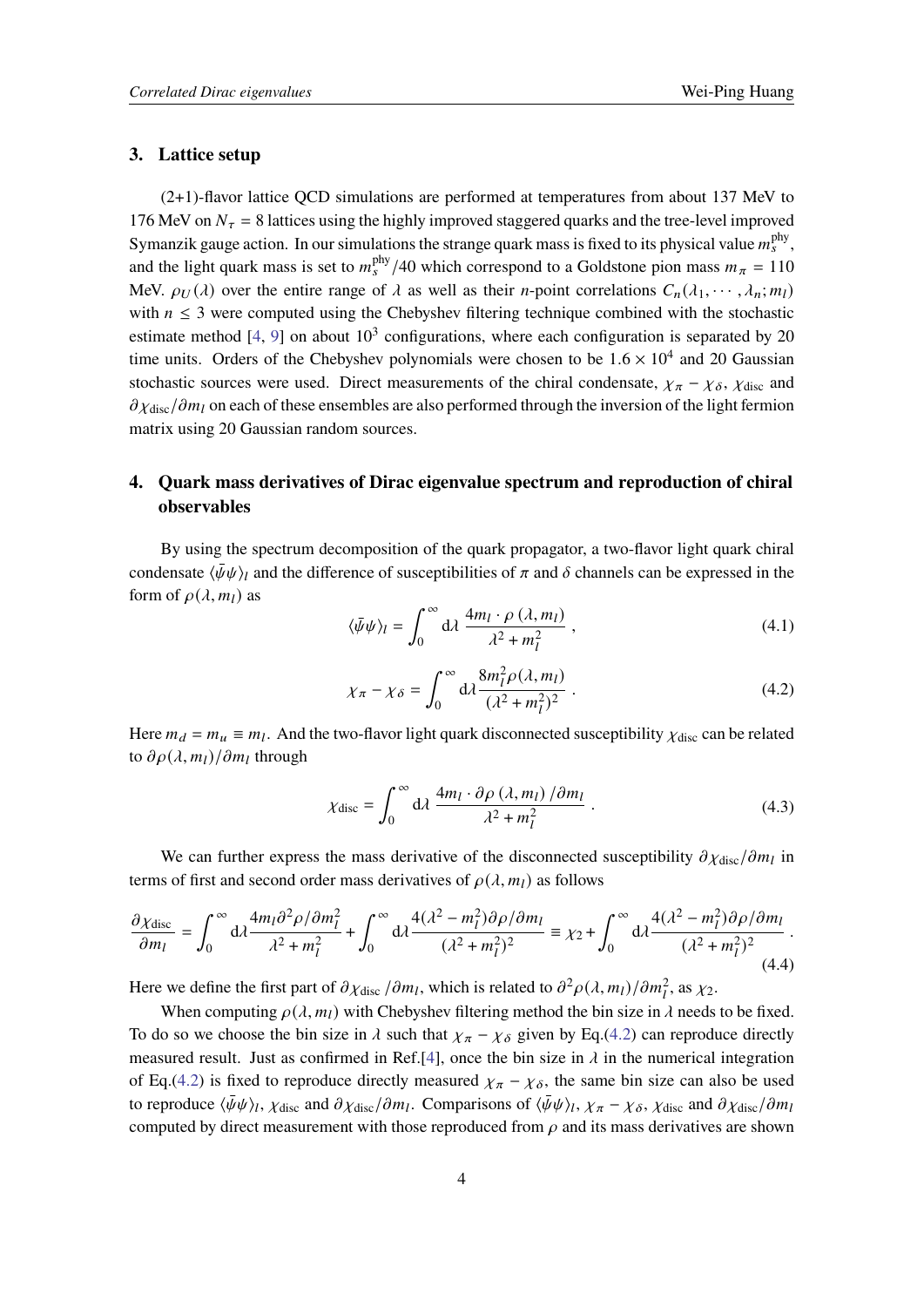<span id="page-4-0"></span>

**Figure 1:** Comparisons of direct measurements (black points) of the light quark chiral condensate  $\langle \bar{\psi}\psi \rangle_l =$  $\frac{2T}{V}$  $\langle \text{Tr } M_l^{-1} \rangle$  (left),  $\chi_{\pi} - \chi_{\delta} = \frac{2T}{V}$  $\langle \text{Tr} \, M_l^{-1} \rangle$  $\frac{M_l^{-1}}{m_l}$  +  $\frac{2T}{V}$   $\langle$  Tr  $M_l^{-2}$  $\rangle$  (middle) and the disconnected susceptibility  $\chi$ <sub>disc</sub> =  $\frac{4T}{V}$ [ $\langle$ (Tr $M_l^{-1}$ )<sup>2</sup>) –  $\langle$ Tr $M_l^{-1}$ )<sup>2</sup>] (right) with those reproduced from  $\rho$  (cf. Eq.[\(4.1\)](#page-3-1), [\(4.2\)](#page-3-0)) and  $\partial \rho / \partial m_l$  (cf. Eq.[\(4.3\)](#page-3-2)) respectively (red points).

<span id="page-4-1"></span>

**Figure 2:** Left: The mass derivative of the disconnected susceptibility,  $\partial \chi_{\text{disc}}/\partial m_l$ , given by direct measurement  $\partial \chi_{\text{disc}} / \partial m_l = \frac{T}{V} \left[ -24 \langle \text{Tr} M_l^{-1} \rangle \langle (\text{Tr} M_l^{-1})^2 \rangle + 8 \langle (\text{Tr} M_l^{-1})^3 \rangle - 8 \langle \text{Tr} M_l^{-1} \text{Tr} M_l^{-2} \rangle + 16 \langle \text{Tr} M_l^{-1} \rangle^3 +$  $8\langle \text{Tr } M_l^{-1} \rangle \langle \text{Tr } M_l^{-2} \rangle$ ] (black points) and reproduced by  $\partial \rho / \partial m_l$  and  $\partial^2 \rho / \partial m_l^2$  (cf. Eq.[\(4.4\)](#page-3-3)) (red points). Right: The scaling function  $f_{pp} = (1/\delta - 1)f_G(z) + \left(\frac{z}{\beta} + \frac{z}{\beta^2}\right)$  $\frac{z}{\beta^2 \delta} - 2 \cdot \frac{z}{\beta \delta} \bigg) f'_{\mathbf{G}}(z) + \frac{z^2}{\beta^2}$  $\frac{z^2}{\beta^2 \delta} f''_G(z)$  for  $O(2)$  (black line) and  $O(4)$  (red line) universality class.

in Fig[.1](#page-4-0) and the left plot of Fig[.2.](#page-4-1) The consistency of these observables given by the two different methods shows that the computations of  $\rho$  and  $\partial^n \rho(\lambda, m_l)/\partial m_l^n(n = 1, 2)$  are reliable.

In left plot of Fig. [2](#page-4-1) we show the temperature dependence of  $\partial \chi_{\text{disc}}/\partial m_l$ . It can be clearly observed that as T increases  $\partial \chi_{\text{disc}} / \partial m_l$  firstly decreases at  $T \le 155$  MeV, then increase till a turning point at  $T \approx 165$  MeV and finally approaches 0 at  $T \approx 205$  MeV. It is also interesting to see that  $\partial \chi_{\text{disc}}/\partial m_l$  is negative at  $T \le 165$  MeV and flip its sign at  $T \ge 165$  MeV. The temperature dependence of  $\partial \chi_{\text{disc}}/\partial m_l$  thus is consistent with that of the scaling function  $f_{\text{pp}}$  as shown in the right plot of Fig. [2.](#page-4-1)

To study the microscopic origin of the scaling behaviors of  $\chi_{\text{disc}}$  and  $\partial \chi_{\text{disc}}/\partial m_l$ , we now directly investigate  $\partial \rho / \partial m_l$  and  $\partial^2 \rho / \partial m_l^2$ . We show the results of  $\partial \rho (\lambda, m_l) / \partial m_l$  at  $T \le 153$  MeV and  $T \ge 157$  MeV in the left and right plots of Fig[.3,](#page-5-0) respectively. At temperature T below 153 MeV, the amplitude of  $\partial \rho / \partial m_l$  in the small  $\lambda$  region increases with T monotonously, while at T above 157 MeV the amplitude decreases with T instead. Since the infrared part (small  $\lambda$  region) of  $\partial \rho / \partial m_l$  dominates the contribution to  $\chi_{\text{disc}}$ , this non-monotonous temperature dependence of  $\partial \rho / \partial m_l$  in the infrared region is consistent with that of  $\chi_{\text{disc}}$  as shown in the right plot of Fig[.1.](#page-4-0)

At a single temperature  $T = 1.6T_c \approx 205$  MeV it was observed in Ref. [\[4\]](#page-8-3) that  $m_l^{-1} \partial \rho / \partial m_l \approx$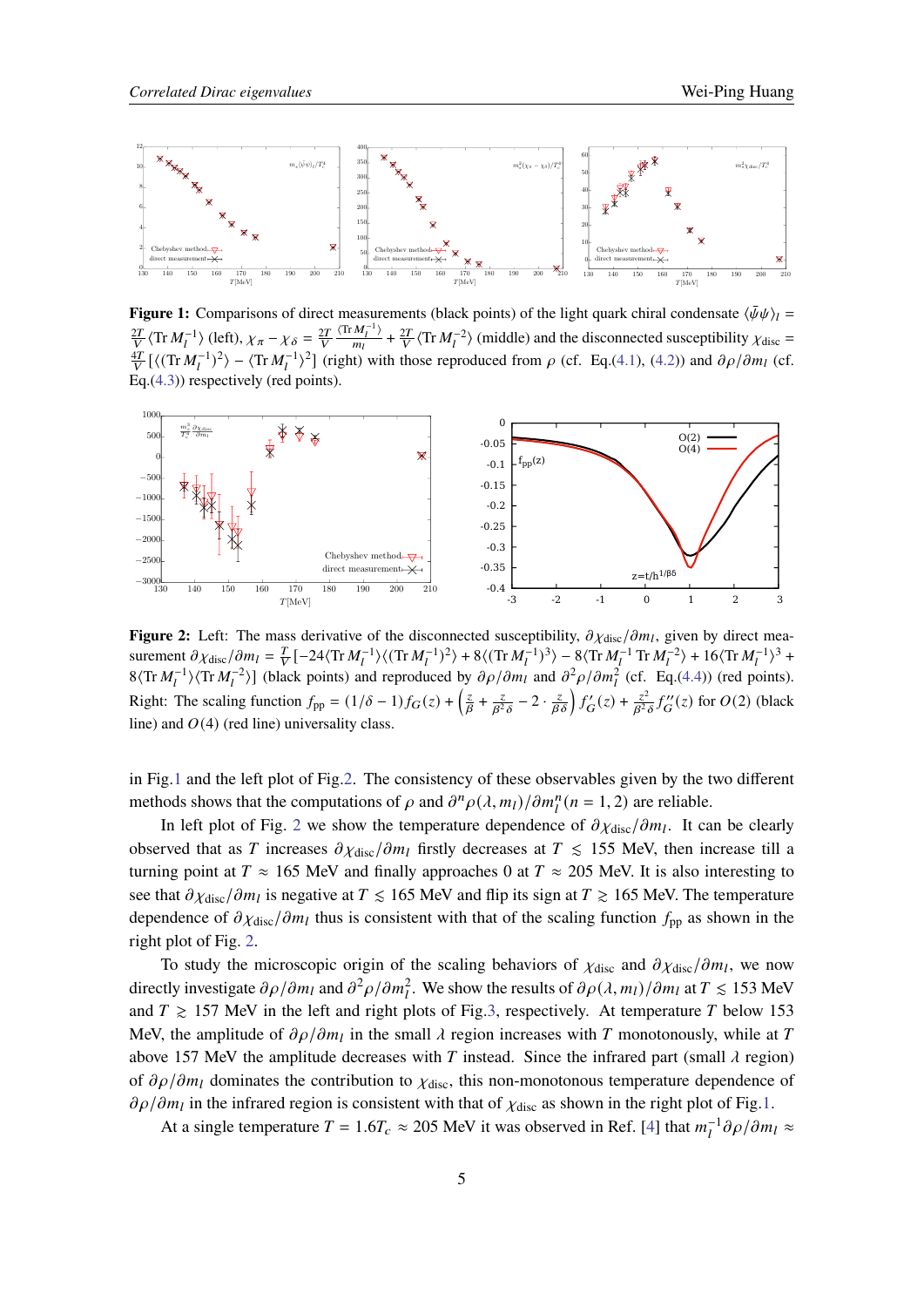<span id="page-5-0"></span>

**Figure 3:**  $\partial \rho / \partial m_l$  for temperatures below 153 MeV (left) and above 157 MeV (right).

 $\partial^2 \rho / \partial m_l^2$  and  $\partial^3 \rho / \partial m_l^3 \approx 0$ . This leads to  $\rho \propto m_l^2$  consistent with the dilute instanton gas approximation at  $T \approx 1.6 T_c$  MeV. In Fig[.4](#page-5-1) we now confront  $m_l^{-1} \partial \rho / \partial m_l$  with  $\partial^2 \rho / \partial m_l^2$  at temperatures much lower than 1.6  $T_c$ , i.e. ranging from 137 MeV to 176 MeV. It can be observed that  $m_l^{-1}\partial\rho/\partial m_l$ and  $\partial^2 \rho / \partial m_l^2$  are no longer consistent with each other for temperatures from 137 MeV to 171 MeV, and  $\partial^2 \rho / \partial m_l^2$  in the infrared region even becomes negative at temperatures less than 157 MeV.

<span id="page-5-1"></span>

**Figure 4:** Comparisons of  $m_l^{-1} \partial \rho / \partial m_l$  (black points) with  $\partial^2 \rho / \partial m_l^2$  (red points) for T=137 MeV (top left), 157 MeV (top right), 171 MeV (bottom left) and 176 MeV (bottom right).

Assuming  $\rho \propto m_l^c$  we will have  $m_l^{-1} \partial \rho / \partial m_l \propto cm_l^{c-2}$  and  $\partial^2 \rho / \partial m_l^2 \propto c(c-1) m_l^{c-2}$ . Then the assumption  $c = 2$  leads to  $m_l^{-1} \partial \rho / \partial m_l = \partial^2 \rho / \partial m_l^2$ . Fig[.4](#page-5-1) tells us  $m_l^{-1} \partial \rho / \partial m_l \neq \partial^2 \rho / \partial m_l^2$ for temperatures around  $T_c$ , which suggests  $c \neq 2$  for this temperature region from 137 MeV to 171 MeV. This means that as temperature approaches to  $T_c$  the spectral density  $\rho$  is no longer proportional to  $m_l^2$ . This in turn implies that the dilute instanton gas approximation is not valid in the vicinity of  $T_c$ . Based on the fact that  $\partial \rho / \partial m_l$  is always positive we conclude that  $c > 0$  in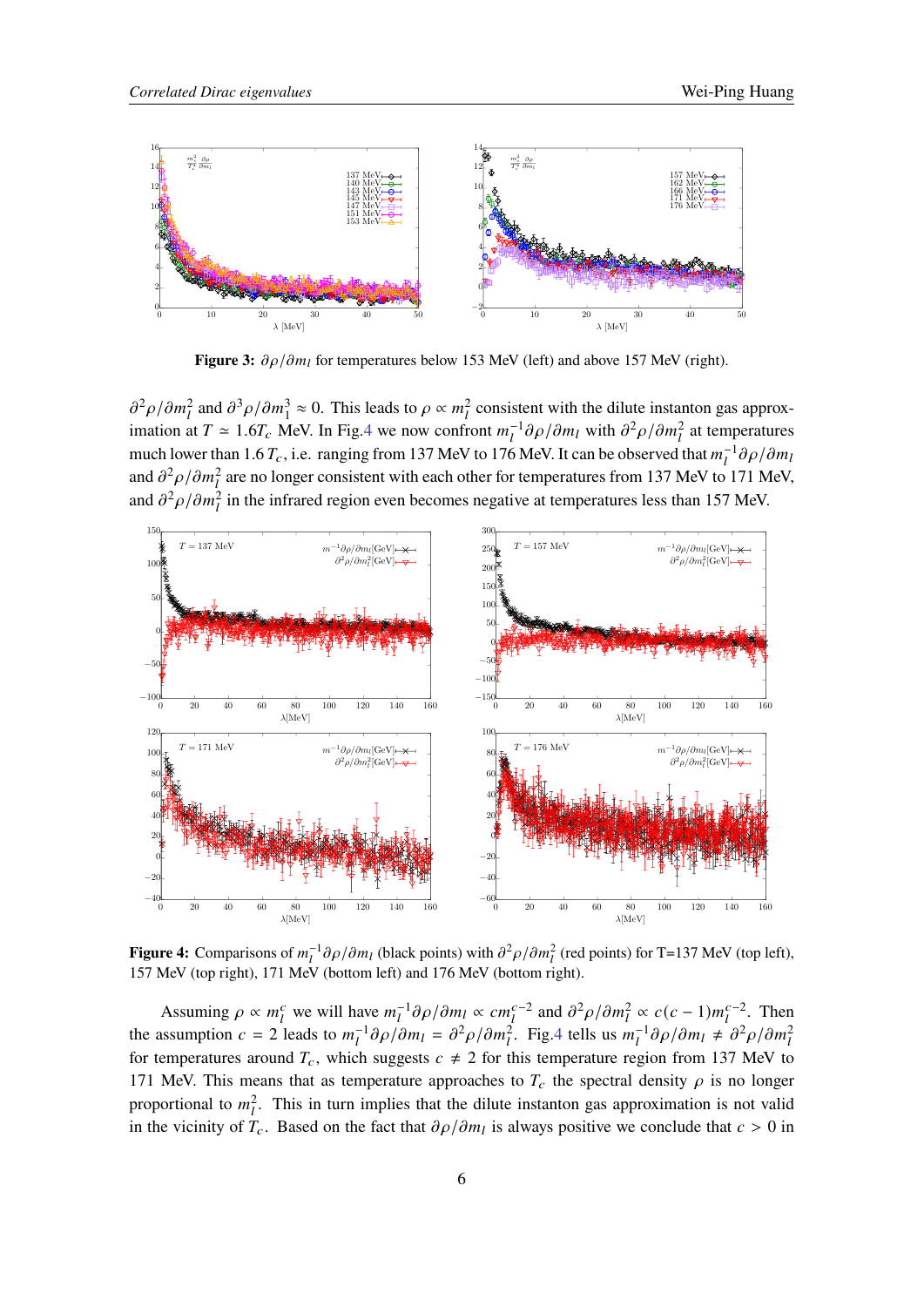the current tempearture window. On the other hand, in the vicinity of  $T_c \frac{\partial^2 \rho}{\partial m_l^2} < 0$  around  $T_c$ suggests  $c < 1$ . Thus given  $\rho \propto m_l^c$  the power c is in the range of  $(0, 1)$  around  $T_c$ .

#### **5. Scaling in correlations of Dirac eigenvalues**

At temperature around  $T_c$ , scaling behaviors in temperature have been observed in the mass derivatives of Dirac eigenvalue spectrum, i.e. in the correlation of the Dirac Eigenvalues (cf. Figs. [3](#page-5-0) and [4\)](#page-5-1). Inspired by the Dirac eigenvalue spectrum form of  $\chi_{disc}$  (Eq.[\(4.3\)](#page-3-2)) and  $\chi_2$  (Eq.[\(4.4\)](#page-3-3)), we may expect that  $\partial \rho(T; \lambda, m_l) / \partial m_l$  and  $\partial^2 \rho(T; \lambda, m_l) / \partial m_l^2$  can be factorized into two parts

<span id="page-6-1"></span><span id="page-6-0"></span>
$$
\frac{\partial \rho(T; \lambda, m_l)}{\partial m_l} = f_1(T) \cdot g_1(\lambda, m_l) , \qquad (5.1)
$$

$$
\frac{\partial^2 \rho(T; \lambda, m_l)}{\partial m_l^2} = f_2(T) \cdot g_2(\lambda, m_l) , \qquad (5.2)
$$

where the temperature dependence is only encoded in  $f_n(T)$  ( $n = 1, 2$ ). Then we can constructed the ratio  $R_n(T)$  ( $n = 1, 2$ ) defined as

$$
R_1(T) = \frac{\chi_{\text{disc}}(T)}{\chi_{\text{disc}}(T_0)} = \frac{\int_0^\infty d\lambda \frac{4m_l \cdot \partial \rho(T; \lambda, m_l)/\partial m_l}{\lambda^2 + m_l^2}}{\int_0^\infty d\lambda \frac{4m_l \cdot \partial \rho(T_0; \lambda, m_l)/\partial m_l}{\lambda^2 + m_l^2}} = \frac{\int_0^\infty d\lambda \frac{4m_l \cdot f_1(T) \cdot g_1(\lambda, m_l)}{\lambda^2 + m_l^2}}{\int_0^\infty d\lambda \frac{4m_l \cdot f_1(T_0) \cdot g_1(\lambda, m_l)}{\lambda^2 + m_l^2}} = \frac{f_1(T)}{f_1(T_0)},
$$
(5.3)

$$
R_2(T) = \frac{\chi_2(T)}{\chi_2(T_0)} = \frac{\int_0^\infty d\lambda \frac{4m_l \cdot \partial^2 \rho(T; \lambda, m_l)/\partial m_l^2}{\lambda^2 + m_l^2}}{\int_0^\infty d\lambda \frac{4m_l \cdot \partial^2 \rho(T_0; \lambda, m_l)/\partial m_l^2}{\lambda^2 + m_l^2}} = \frac{\int_0^\infty d\lambda \frac{4m_l \cdot f_2(T) \cdot g_2(\lambda, m_l)}{\lambda^2 + m_l^2}}{\int_0^\infty d\lambda \frac{4m_l \cdot f_2(T_0) \cdot g_2(\lambda, m_l)}{\lambda^2 + m_l^2}} = \frac{f_2(T)}{f_2(T_0)},
$$
(5.4)

where  $T_0$  is an arbitrary temperature chosen as a reference value (the lowest temperature is set as  $T_0$  in this work, i.e.  $T_0=137$  MeV). With the help of  $R_n(T)$  the temperature dependence in  $\partial \rho(\lambda, m_l) / \partial m_l$  and  $\partial^2 \rho(\lambda, m_l) / \partial m_l^2$  can be removed in the following way

<span id="page-6-3"></span><span id="page-6-2"></span>
$$
\frac{\partial \rho/\partial m_l}{R_1(T)} = \frac{f_1(T)}{R_1(T)} \times g_1(\lambda, m_l) = f_1(T_0) \times g_1(\lambda, m_l) , \qquad (5.5)
$$

$$
\frac{\partial^2 \rho / \partial m_l^2}{R_2(T)} = \frac{f_2(T)}{R_2(T)} \times g_2(\lambda, m_l) = f_2(T_0) \times g_2(\lambda, m_l) . \tag{5.6}
$$

Thus the temperature independence of  $\partial \rho / \partial m_l / R_1(T)$  would indicate that the factorization in Eq.[\(5.1\)](#page-6-0) works. The similar argument holds for  $\partial^2 \rho / \partial m_l^2 / R_2(T)$  and Eq.[\(5.2\)](#page-6-1).

We show  $\partial \rho / \partial m_l / R_1(T)$  and  $\partial^2 \rho / \partial m_l^2 / R_2(T)$  at temperatures around  $T_c$  in the left and right plots of Fig[.5,](#page-7-0) respectively. It can be observed that  $\partial \rho / \partial m_l / R_1(T)$  at temperatures from 137 MeV to 153 MeV are almost temperature independent. This indicates that the temperature dependence in  $\partial \rho / \partial m_l$  can be indeed factored out in the critical region. The similar conclusion can be drawn for  $\partial^2 \rho / \partial m_l^2$ .

Based on the factorization of  $\partial \rho / \partial m_l$  and  $\partial^2 \rho / \partial m_l^2$  shown in Eq.[\(5.1\)](#page-6-0) and Eq.[\(5.2\)](#page-6-1) it is natural to expect that  $\rho$  can also be factorized as  $f_0(T) \times g_0(\lambda, m_l)$ . Considering that  $g_0(\lambda, m_l)$  is proportional to  $m_l^c$ , we have

$$
\rho = f_0(T) \times g_0(\lambda, m_l) \propto f_0(T) \times m_l^c \tag{5.7}
$$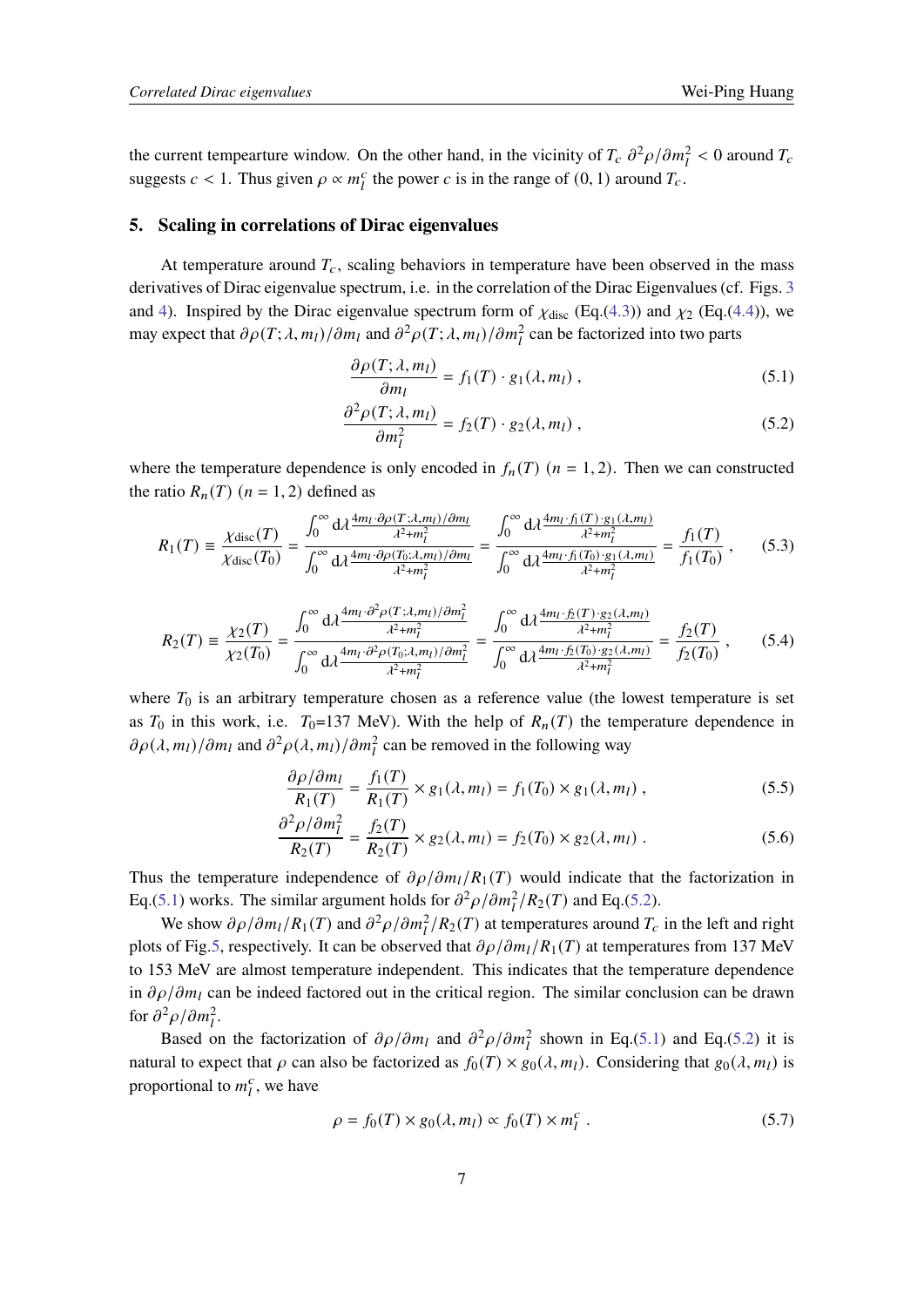<span id="page-7-0"></span>

**Figure 5:**  $\partial \rho / \partial m_l / R_1(T)$  (left) and  $\partial^2 \rho / \partial m_l^2 / R_2(T)$  (right) at temperatures from 137 MeV to 153 MeV.

Thus Eq.[\(5.5\)](#page-6-2) and Eq.[\(5.6\)](#page-6-3) can be further expressed as follows

$$
\frac{\partial \rho/\partial m_l}{R_1(T)} = f_1(T_0) \times g_1(\lambda, m_l) \propto c \cdot m_l^{c-1},\tag{5.8}
$$

$$
\frac{\partial^2 \rho / \partial m_l^2}{R_2(T)} = f_2(T_0) \times g_2(\lambda, m_l) \propto c \cdot (c - 1) m_l^{c - 2} . \tag{5.9}
$$

Hence c can be further estimated by comparing  $\partial \rho / \partial m_l / R_1(T)$  and  $m_l / (c - 1) \times \partial^2 \rho / \partial m_l^2 / R_2(T)$ .

<span id="page-7-1"></span>Fig[.6](#page-7-1) shows the comparison of  $\partial \rho / \partial m_l / R_1(T)$  with  $m_l / (c-1) \times \partial^2 \rho / \partial m_l^2 / R_2(T)$  with different values of c at  $T = 140$  MeV. We can observe that as c decreases from 0.9 to 0.3,  $\partial \rho / \partial m_l / R_1(T)$  and  $m_l/(c-1) \times \partial^2 \rho / \partial m_l^2 / R_2(T)$  seem to agree with each other better and better; then as c decreases further from 0.3 to 0.1 they start to deviate from each other. Hence we can further restrict the range of  $c$  from  $(0, 1)$  to  $(0.1, 0.7)$  for  $T = 140$  MeV.



**Figure 6:** Comparison of  $\partial \rho / \partial m_l / R_1(T)$  (cross symbol) with  $m_l / (c - 1) \times \partial^2 \rho / \partial m_l^2 / R_2(T)$  with different values of  $c$  (open symbols in different colors) at  $T = 140$  MeV.

#### **6. Conclusions**

In this work we investigate the criticality manifested in  $\partial \rho(\lambda, m_l)/\partial m_l$  and  $\partial^2 \rho(\lambda, m_l)/\partial m_l^2$ in (2+1)-flavor QCD in the temperature window  $T \in [137, 176]$  MeV. The (2+1)-flavor lattice QCD simulations are performed using HISQ fermions on  $N_{\tau} = 8$  lattices with  $m_{\pi} = 110$  MeV.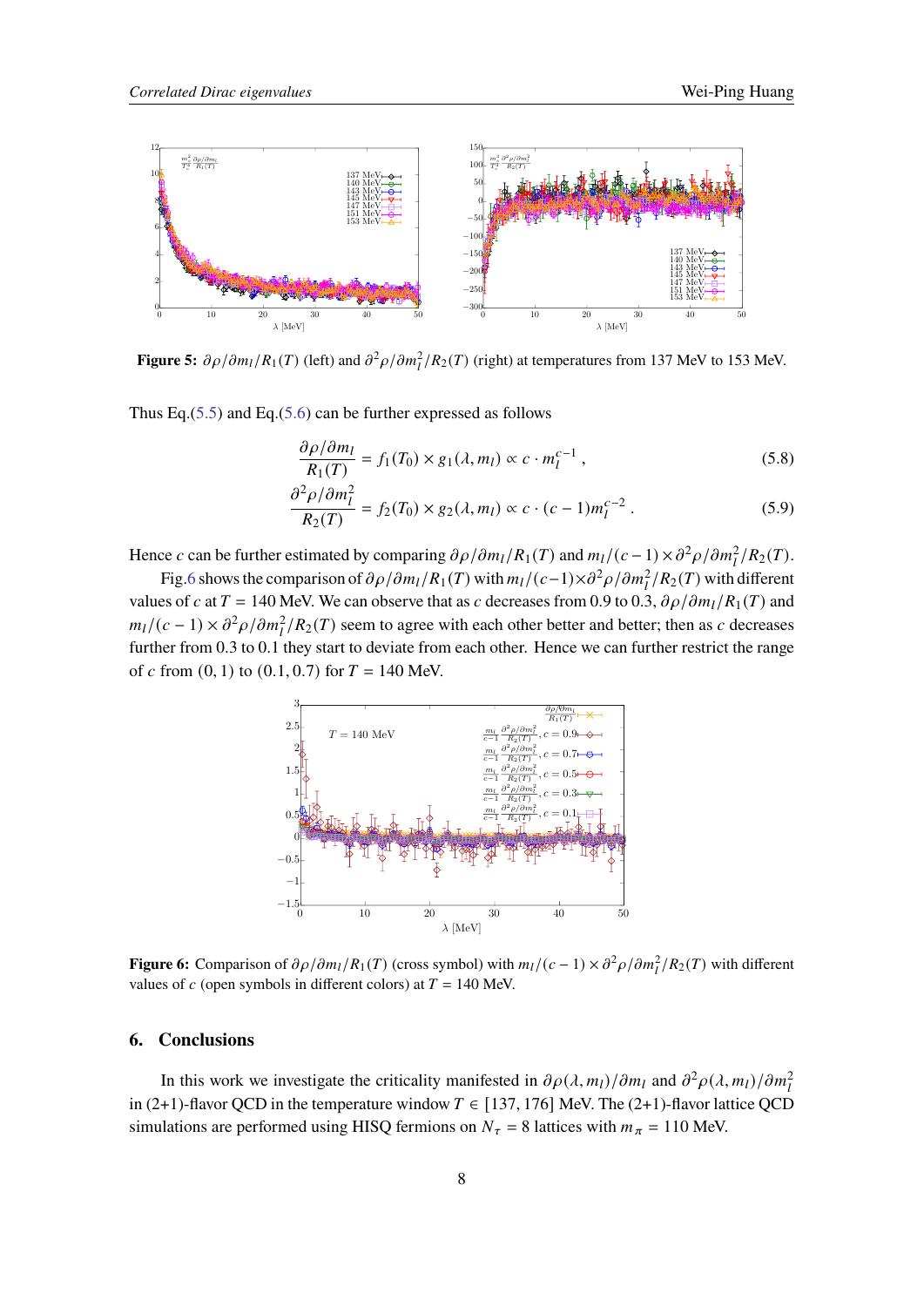We have found that  $m_l^{-1} \partial \rho / \partial m_l$  is no longer equal to  $\partial^2 \rho / \partial m_l^2$  in the current temperature window, which is shown a quite different behavior compared with that at high temperature about 1.6 $T_c$ . And  $\partial^2 \rho / \partial m^2$  in the infrared region even becomes negative at certain low temperatures. These suggest that as temperature approaches to  $T_c$  the  $m_l^2$  behavior in  $\rho$  does not exist any more, and dilute instanton gas approximation is not valid in this temperature window. Based on the assumption of  $\rho \propto m_l^c$ , the range of the power c should be in  $(0, 1)$  for temperatures around the transition temperature. We further demonstrated that at  $T \in [137, 153]$  MeV it seems that the temperature dependence can be factored out in  $\partial \rho / \partial m_l$  and  $\partial^2 \rho / \partial m_l^2$ . Consequently the value of c can be pin down by comparing  $(\partial \rho/\partial m_l)/R_1(T)$  and  $m_l/(c-1) \times (\partial^2 \rho/\partial m_l^2)/R_2(T)$ .

In our current study only one single pion mass is used. In the near future we will perform detailed studies of the spectral density in  $(2+1)$ -flavor OCD with other quark masses.

## **Acknowledgments**

This material is based upon work supported by the National Natural Science Foundation of China under the grant number 11775096 and the U.S. Department of Energy, Office of Science, Office of Nuclear Physics through the Contract No. DE-SC0012704 and within the framework of Scientific Discovery through Advance Computing (SciDAC) award "Computing the Properties of Matter with Leadership Computing Resources". The numerical simulations have been performed on the GPU cluster in the Nuclear Science Computing Center at Central China Normal University  $(NSC<sup>3</sup>)$ . Wuhan, China and the facilities of the USOCD Collaboration, which are funded by the Office of Science of the U.S. Department of Energy. For generating the gauge configurations, the HotQCD software suite was used, and the eigenvalue measurement code was developed also based on the same software suite.

# **References**

- <span id="page-8-0"></span>[1] HotQCD collaboration, *Chiral crossover in QCD at zero and non-zero chemical potentials*, *[Phys. Lett.](https://doi.org/10.1016/j.physletb.2019.05.013)* **B795** (2019) 15 [[1812.08235](https://arxiv.org/abs/1812.08235)].
- <span id="page-8-1"></span>[2] S. Borsanyi, Z. Fodor, J.N. Guenther, R. Kara, S.D. Katz, P. Parotto et al., *QCD Crossover at Finite Chemical Potential from Lattice Simulations*, *[Phys. Rev. Lett.](https://doi.org/10.1103/PhysRevLett.125.052001)* **125** (2020) 052001 [[2002.02821](https://arxiv.org/abs/2002.02821)].
- <span id="page-8-2"></span>[3] R.D. Pisarski and F. Wilczek, *Remarks on the Chiral Phase Transition in Chromodynamics*, *[Phys. Rev.](https://doi.org/10.1103/PhysRevD.29.338)* **D29** (1984) 338.
- <span id="page-8-3"></span>[4] H.T. Ding, S.T. Li, S. Mukherjee, A. Tomiya, X.D. Wang and Y. Zhang, *Correlated Dirac Eigenvalues and Axial Anomaly in Chiral Symmetric QCD*, *[Phys. Rev. Lett.](https://doi.org/10.1103/PhysRevLett.126.082001)* **126** (2021) [082001](https://doi.org/10.1103/PhysRevLett.126.082001) [[2010.14836](https://arxiv.org/abs/2010.14836)].
- <span id="page-8-4"></span>[5] H.-T. Ding, P. Hegde, O. Kaczmarek, F. Karsch, A. Lahiri, S.-T. Li et al., *Chiral Phase Transition Temperature in ( 2+1 )-Flavor QCD*, *[Phys. Rev. Lett.](https://doi.org/10.1103/PhysRevLett.123.062002)* **123** (2019) 062002 [[1903.04801](https://arxiv.org/abs/1903.04801)].